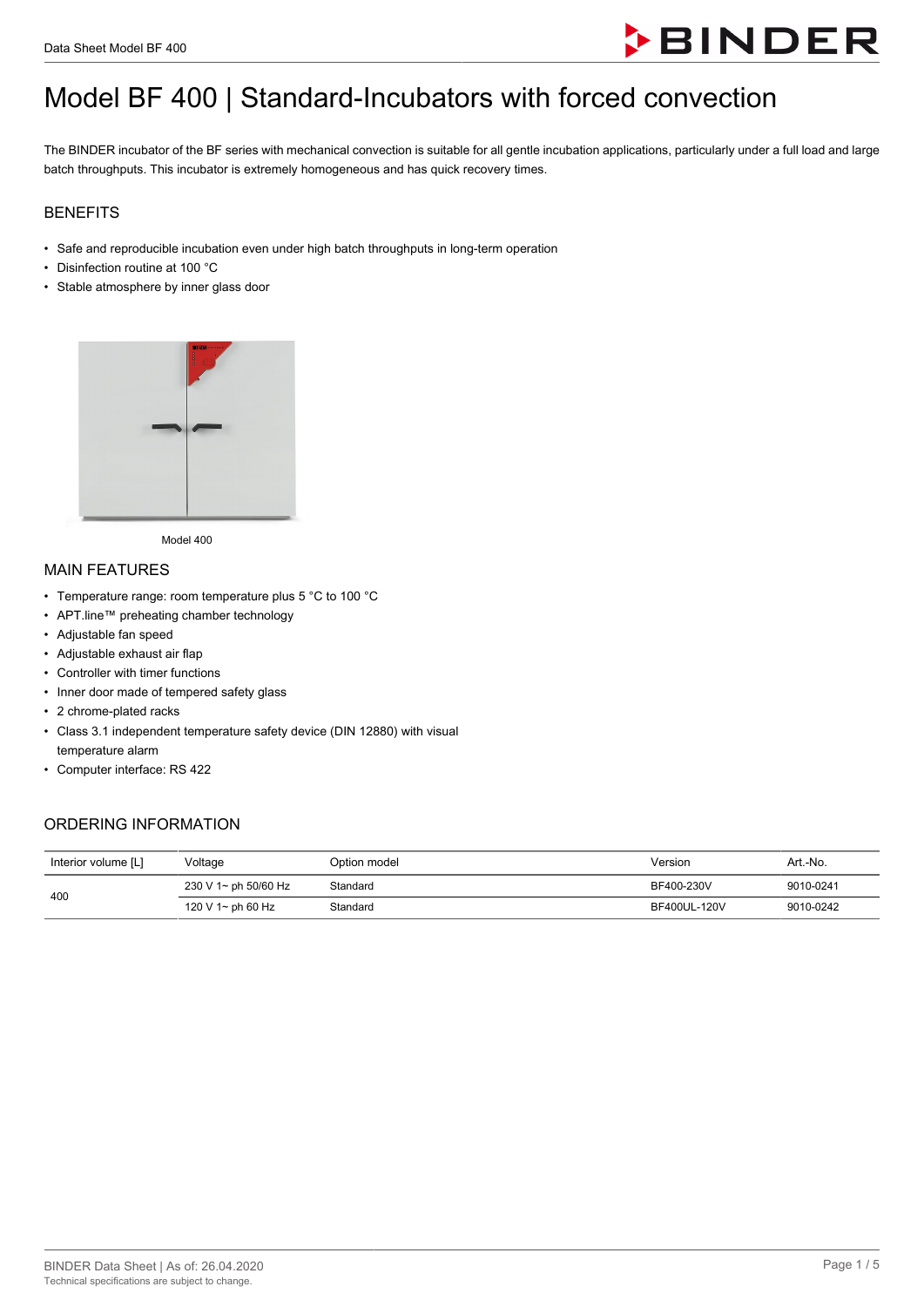

## TECHNICAL DATA

| Description                                              | BF400-230V1    | BF400UL-120V1  |
|----------------------------------------------------------|----------------|----------------|
| Article Number                                           | 9010-0241      | 9010-0242      |
| Performance Data Temperature                             |                |                |
| Temperature range 5 °C above ambient temperature to [°C] | 100            | 100            |
| Temperature variation at 37 °C [± K]                     | 0.4            | 0.4            |
| Temperature fluctuation at 37 °C [± K]                   | 0.1            | 0.1            |
| Heating-up time to 37 °C [min]                           | 12             | 12             |
| Recovery time after 30 seconds door open at 37 °C [min]  | 5              | 5              |
| Electrical data                                          |                |                |
| Rated Voltage [V]                                        | 230            | 120            |
| Power frequency [Hz]                                     | 50/60          | 60             |
| Nominal power [kW]                                       | 0.85           | 0.85           |
| Unit fuse [A]                                            | 12.5           | 12.5           |
| Phase (Nominal voltage)                                  | $1 -$          | $1 -$          |
| <b>Measures</b>                                          |                |                |
| Interior volume [L]                                      | 400            | 400            |
| Net weight of the unit (empty) [kg]                      | 145            | 145            |
| Permitted load [kg]                                      | 90             | 90             |
| Load per rack [kg]                                       | 35             | 35             |
| Wall clearance back [mm]                                 | 160            | 160            |
| Wall clearance sidewise [mm]                             | 100            | 100            |
| <b>Internal Dimensions</b>                               |                |                |
| Width [mm]                                               | 1000           | 1000           |
| Height [mm]                                              | 800            | 800            |
| Depth [mm]                                               | 500            | 500            |
| Doors                                                    |                |                |
| Unit doors                                               | $\overline{c}$ | $\overline{2}$ |
| Housing dimensions not incl. fittings and connections    |                |                |
| Width net [mm]                                           | 1235           | 1235           |
| Height net [mm]                                          | 1025           | 1025           |
| Depth net [mm]                                           | 765            | 765            |
| Environment-specific data                                |                |                |
| Energy consumption at 37 °C [Wh/h]                       | 56             | 56             |
| Fixtures                                                 |                |                |
| Number of shelves (std./max.)                            | 2/9            | 2/9            |

1 All technical data is specified for unloaded units with standard equipment at an ambient temperature of +22 °C ±3 °C and a power supply voltage fluctuation of ±10%. The temperature data is determined in accordance to BINDER factory standard following DIN 12880, observing the recommended wall clearances of 10 % of the height, width, and depth of the inner chamber. All indications are average values, typical for units produced in series. We reserve the right to change technical specifications at any time.

#### DIMENSIONS incl. fittings and connections [mm]

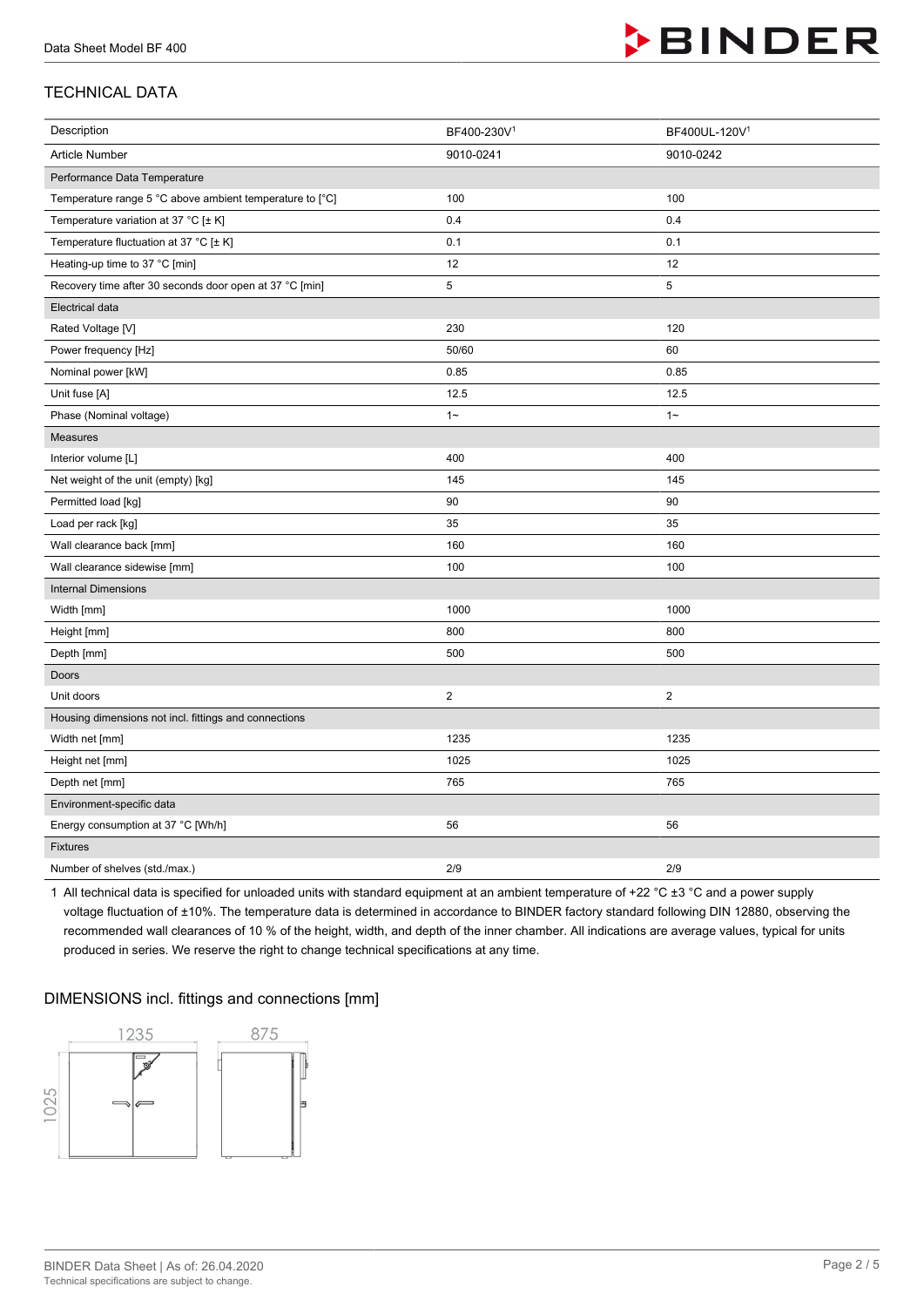#### OPTIONS

| Designation                          | Description                                                                                                                                                                                 | $\pmb{\ast}$             | Art.-No.  |
|--------------------------------------|---------------------------------------------------------------------------------------------------------------------------------------------------------------------------------------------|--------------------------|-----------|
|                                      | back                                                                                                                                                                                        |                          |           |
|                                      | 10 mm                                                                                                                                                                                       | 01                       | 8012-1281 |
|                                      | 30 mm                                                                                                                                                                                       | 01                       | 8012-1291 |
|                                      | 50 mm                                                                                                                                                                                       | 01                       | 8012-1293 |
|                                      | left                                                                                                                                                                                        |                          |           |
|                                      | 10 mm                                                                                                                                                                                       | 01                       | 8012-1274 |
|                                      | 30 mm                                                                                                                                                                                       | 01                       | 8012-1156 |
|                                      | 50 mm                                                                                                                                                                                       | 01                       | 8012-1164 |
| Access port with silicone<br>plug    | right                                                                                                                                                                                       |                          |           |
|                                      | $10 \text{ mm}$                                                                                                                                                                             | 01                       | 8012-1267 |
|                                      | 30 mm                                                                                                                                                                                       | 01                       | 8012-1153 |
|                                      | 50 mm                                                                                                                                                                                       | 01                       | 8012-1162 |
|                                      | top                                                                                                                                                                                         |                          |           |
|                                      | $10 \text{ mm}$                                                                                                                                                                             | 01                       | 8012-1261 |
|                                      | 30 mm                                                                                                                                                                                       | 01                       | 8012-1150 |
|                                      | 50 mm                                                                                                                                                                                       | 01                       | 8012-1159 |
|                                      |                                                                                                                                                                                             |                          |           |
|                                      | 100 mm                                                                                                                                                                                      | 01, 10                   | 8012-1166 |
|                                      | Switchable acoustic alarm, with adjustable limit value on the independent temperature safety device                                                                                         |                          |           |
| Alarm function for                   | 120 V option model                                                                                                                                                                          |                          | 8012-1302 |
| overheating                          | 230 V option model                                                                                                                                                                          |                          | 8012-1298 |
| Analog output 4-20 mA                | for temperature values (output not adjustable)                                                                                                                                              | $\overline{\phantom{a}}$ | 8012-0482 |
| Calibration certificate,<br>expanded | for temperature; for extending the measurement in center of chamber to include another test temperature                                                                                     | $\overline{a}$           | 8012-1111 |
|                                      | for temperature, measurement in center of chamber at specified temperature                                                                                                                  | ÷,                       | 8012-1130 |
| Calibration certificate,             | temperature measurement incl. certificate and 27 measuring points at specified temperature                                                                                                  | $\overline{\phantom{a}}$ | 8012-1590 |
| temperature                          | temperature measurement incl. certificate, 15-18 measuring points at specified temperature                                                                                                  | L                        | 8012-1569 |
|                                      | temperature measurement incl. certificate, 9 measuring points at specified temperature                                                                                                      | $\overline{\phantom{a}}$ | 8012-1548 |
| Door lock                            | lockable door handle                                                                                                                                                                        | L.                       | 8012-1252 |
| Inner chamber,<br>reinforced         | including 2 reinforced racks                                                                                                                                                                | ÷                        | 8012-1732 |
| Interior socket                      | Waterproof, switched flush-mounting box (CA3GD) for nominal voltage in unit interior, with cover and corresponding<br>plug (nominal voltage; max. 500 W; max. 90 °C; protection class IP67) | 07                       | 8012-1170 |

\* Notes › See last page

#### ACCESSORIES

| Designation              | Description                                                                                                                                                                                       | $\star$ | Art.-No.  |
|--------------------------|---------------------------------------------------------------------------------------------------------------------------------------------------------------------------------------------------|---------|-----------|
| APT-COM™ 4 BASIC-        | for simple logging and documentation requirements with up to 5 networked units.                                                                                                                   |         |           |
| Edition                  | version 4, BASIC edition                                                                                                                                                                          | 19      | 9053-0039 |
| APT-COM™ 4 GLP-          | for working under GLP-compliant conditions. Measured values are documented in a tamper-proof way in line with<br>the requirements of FDA Regulation 21 CFR 11.                                    |         |           |
| Edition                  | version 4, GLP edition                                                                                                                                                                            | 19      | 9053-0042 |
| APT-COM™ 4               | convenient unit and user management built on the BASIC edition. Suitable for networking up to 100 units.                                                                                          |         |           |
| PROFESSIONAL-<br>Edition | version 4, PROFESSIONAL edition                                                                                                                                                                   | 19      | 9053-0040 |
| Data Logger Kit          | T 220: For continuous temperature logging from -90 °C to 220 °C. The kit includes 1 data logger, Pt 100 sensor with<br>2 m extension cable and 1 magnetic fixture for mounting to the BINDER unit | 19      | 8012-0715 |
| Data Logger Software     | LOG ANALYZE software kit, configuration and evaluation software for all BINDER Data Logger Kits (incl. USB data<br>cable)                                                                         | 19      | 8012-0821 |
| pH-neutral detergent     | concentrated, for gentle remove of residual contaminants; 1 kg                                                                                                                                    |         | 1002-0016 |

\* Notes › See last page



**BINDER**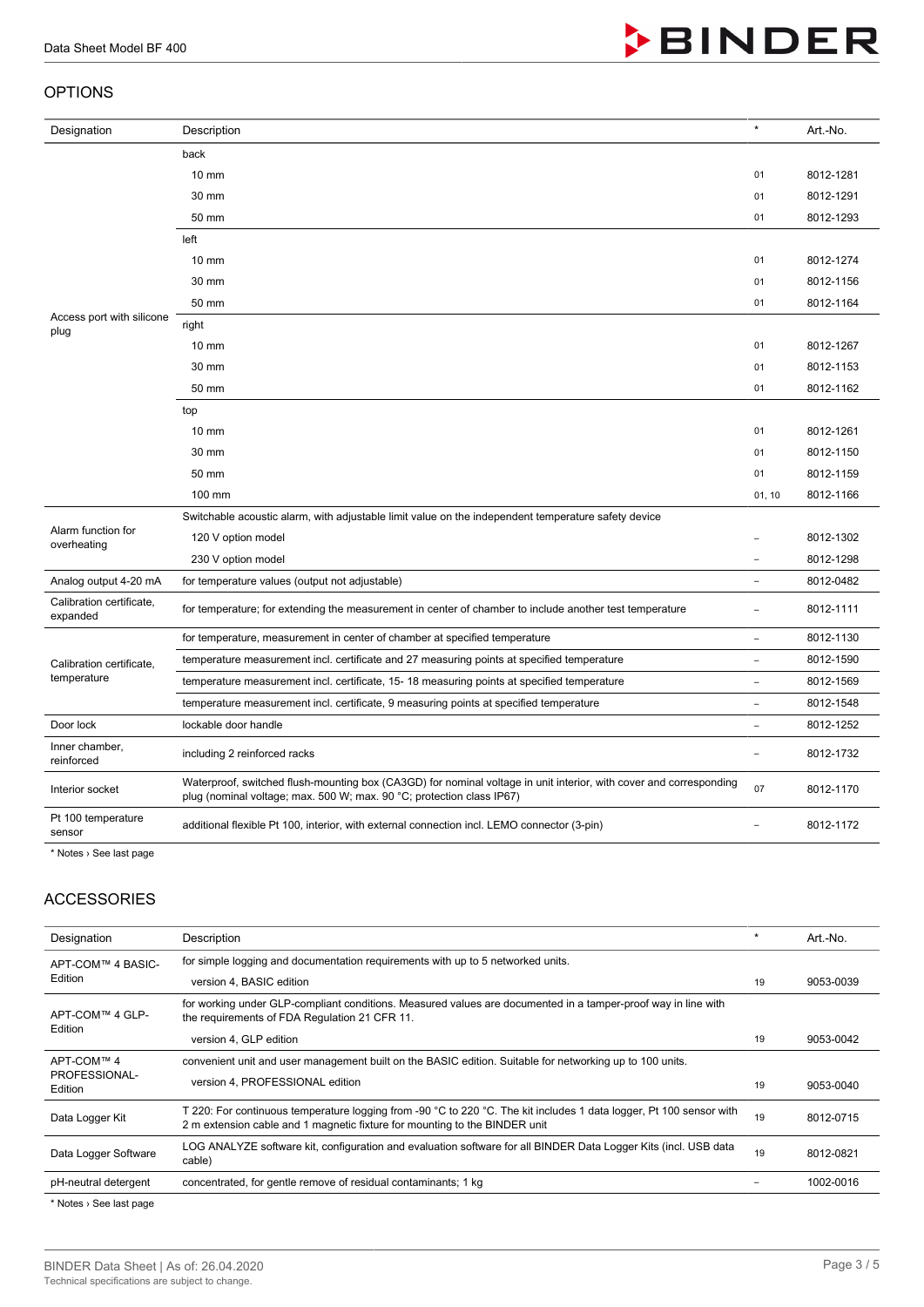Data Sheet Model BF 400

# **BINDER**

| Designation             | Description                                                                                                                                                                                                                                                           | $\ast$ | Art.-No.  |
|-------------------------|-----------------------------------------------------------------------------------------------------------------------------------------------------------------------------------------------------------------------------------------------------------------------|--------|-----------|
|                         | IQ/OQ documents – supporting documents for validation performed by customers, consisting of: IQ/OQ checklists<br>incl. calibration guide and comprehensive unit documentation; parameters: temperature, $CO2$ , $O2$ , pressure,<br>depending on unit                 |        |           |
|                         | Digital in PDF format                                                                                                                                                                                                                                                 |        | 7057-0001 |
| Qualification documents | Hard copy inside folder                                                                                                                                                                                                                                               |        | 7007-0001 |
|                         | IQ/OQ/PQ documents – supporting documents for validation performed by customers, according to customer<br>requirements, PQ section added to qualification folder IQ/OQ; parameters: temperature, CO <sub>2</sub> , O <sub>2</sub> – or pressure,<br>depending on unit |        |           |
|                         | Digital in PDF format                                                                                                                                                                                                                                                 |        | 7057-0005 |
|                         | Hard copy inside folder                                                                                                                                                                                                                                               |        | 7007-0005 |
| Rack                    | chrome plated                                                                                                                                                                                                                                                         |        | 6004-0005 |
|                         | stainless steel                                                                                                                                                                                                                                                       |        | 6004-0011 |
| Rubber pads             | set anti-slip feet                                                                                                                                                                                                                                                    |        | 8012-1887 |
| Shelf, perforated       | Stainless steel                                                                                                                                                                                                                                                       |        | 6004-0032 |
| Table on castors        | stable cart, casters with locking brakes, dimensions: W 1,300 x D 800 x H 780 mm                                                                                                                                                                                      |        | 9051-0019 |
|                         |                                                                                                                                                                                                                                                                       |        |           |

**Notes** > See last page

#### **SERVICES**

| Designation                                     | Description                                                                                                                     | $\star$           | Art.-No.  |
|-------------------------------------------------|---------------------------------------------------------------------------------------------------------------------------------|-------------------|-----------|
| Installation services                           |                                                                                                                                 |                   |           |
| Unit instructions                               | Unit function instructions for operation and programming of the controller                                                      | 18                | DL10-0500 |
| Preventive maintenance                          |                                                                                                                                 |                   |           |
| Maintenance                                     | Functional testing of all electrical and mechanical components, short calibration, documentation in the<br>maintenance schedule | 14, 18            | DL20-0200 |
| <b>Calibration services</b>                     |                                                                                                                                 |                   |           |
|                                                 | Expansion – including certificate, each additional measuring point in center of chamber at specified<br>test temperature        | 14, 16,<br>17, 18 | DL30-0102 |
| Temperature calibration                         | Temperature calibration with 1 measuring point in center of chamber at a specified test temperature,<br>including certificate   | 14, 16,<br>17, 18 | DL30-0101 |
| Temperature measurement, 18<br>measuring points | Temperature measurement with 18 measuring points at a specified test temperature, including<br>certificate                      | 14, 16,<br>17, 18 | DL30-0118 |
| Temperature measurement, 27<br>measuring points | Temperature measurement with 27 measuring points at a specified test temperature, including<br>certificate                      | 14, 16,<br>17, 18 | DL30-0127 |
| Temperature measurement, 9<br>measuring points  | Temperature measurement with 9 measuring points at a specified test temperature, including<br>certificate                       | 14, 16,<br>17, 18 | DL30-0109 |
| <b>Validation services</b>                      |                                                                                                                                 |                   |           |
| Execution of IQ/OQ                              | Execution of IQ/OQ in accordance with qualification folder                                                                      | 15, 18            | DL40-0100 |
| Execution of IQ/OQ/PQ                           | Execution of IQ/OQ/PQ in accordance with qualification folder                                                                   | 15, 18            | DL44-0500 |
| <b>Warranty service</b>                         |                                                                                                                                 |                   |           |
| Warranty extension from 2 to 3 years            | The warranty is extended from 2 to 3 years from the delivery date, wear parts are excluded                                      | -                 | DL01-7041 |
| Warranty extension from 2 to 5 years            | The warranty is extended from 2 to 5 years from the delivery date, wear parts are excluded                                      |                   | DL01-7042 |

\* Notes › See last page